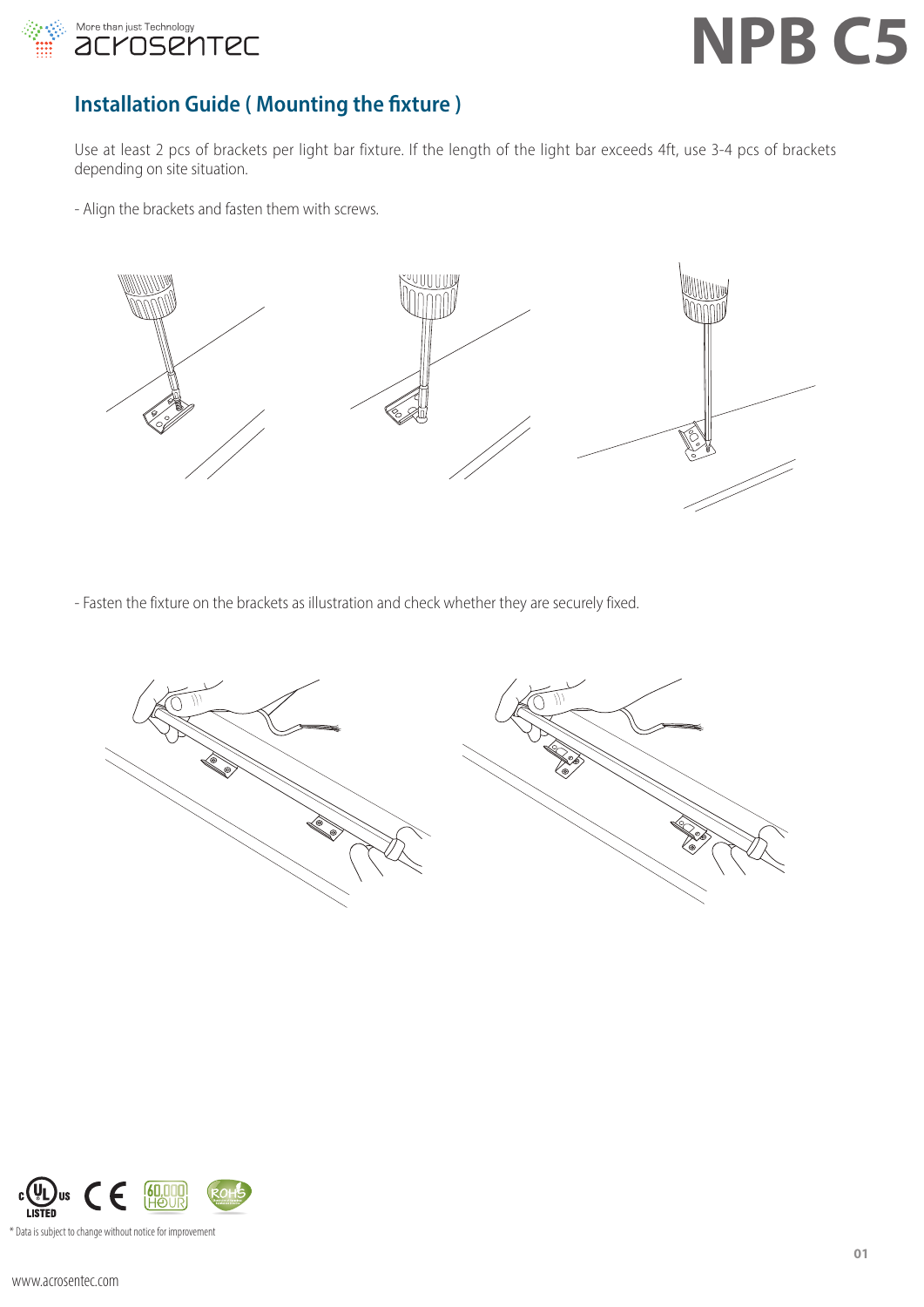

Note 1 : In case of removal, use slotted(-) driver between light bar and bracket as lever to separate. If a bracket loses elastic tension while dismounting of fixture, do not reuse and use new one.

Note 2 : Use suitable screw type depending on the surface material. Recommeded base material is metal plate or wood. Materials such as stone, bricks, concrete or drywall need special attention on selection of screw and prior preparation. In case screw is prepared by user, make sure screw head is suitable not to push the fixture.

Note 1



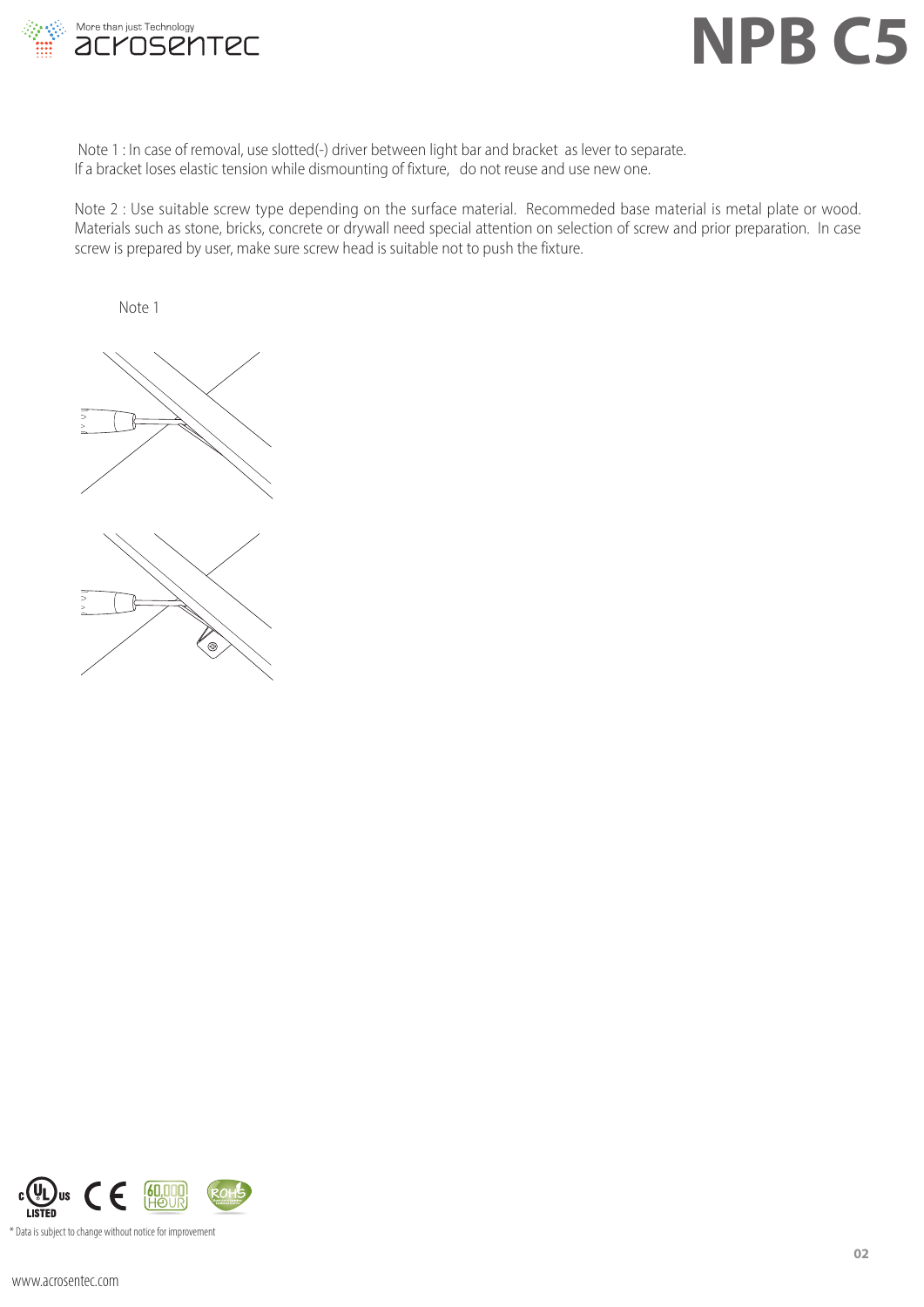

#### **Installation Guide ( Max runs, Electrical wiring )** ctrica Serial interconnection (Nth) Master Serial interconnection (Nth)

#### **Max runs**

- Each serial interconnection (runs per DC feed) of LED light(Load) must not exceed specified max serial length or 90% of LED driver Lach scharmed meter incredibility that set the same time, total load , including parallel connections, should not exceed 90% of the capacity of LED driver. ... ... V+ LED Driver V- ... ... n (runs per DC feed) of LED light(Load) r .<br>Truns per DC feed) of LED light(Load) must not exceed specified ... ...

### **Electrical wiring**



. LED Driver + NPB C5 (without dimmer) Parallel connection (Mth)

. LED Driver + NPB C5 (with controller , dual white)



. LED Driver + NPB C5 (with 0-10 / 1-10 dimmer)

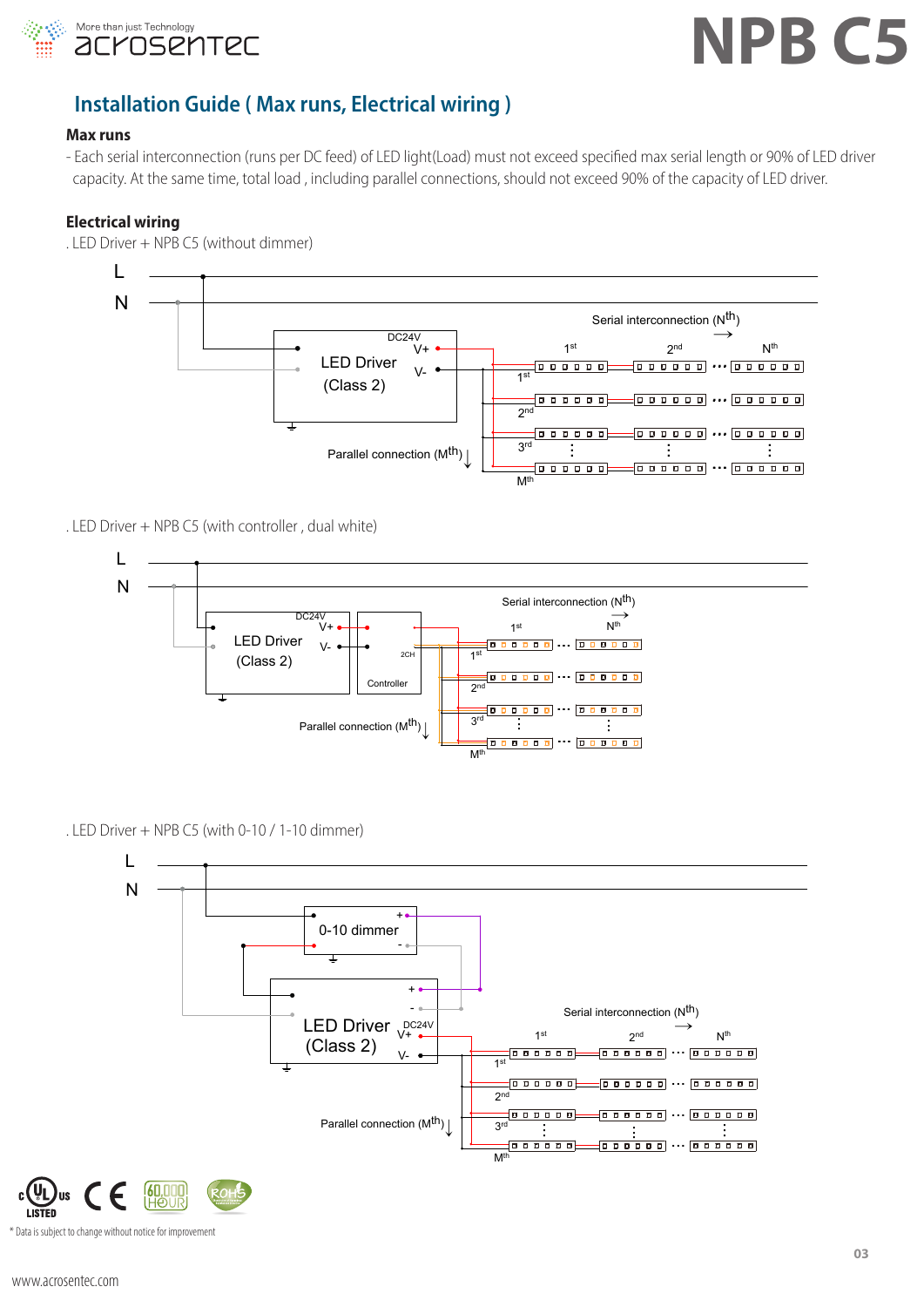

. LED Driver + NPB C5 ( DMX, RGB )



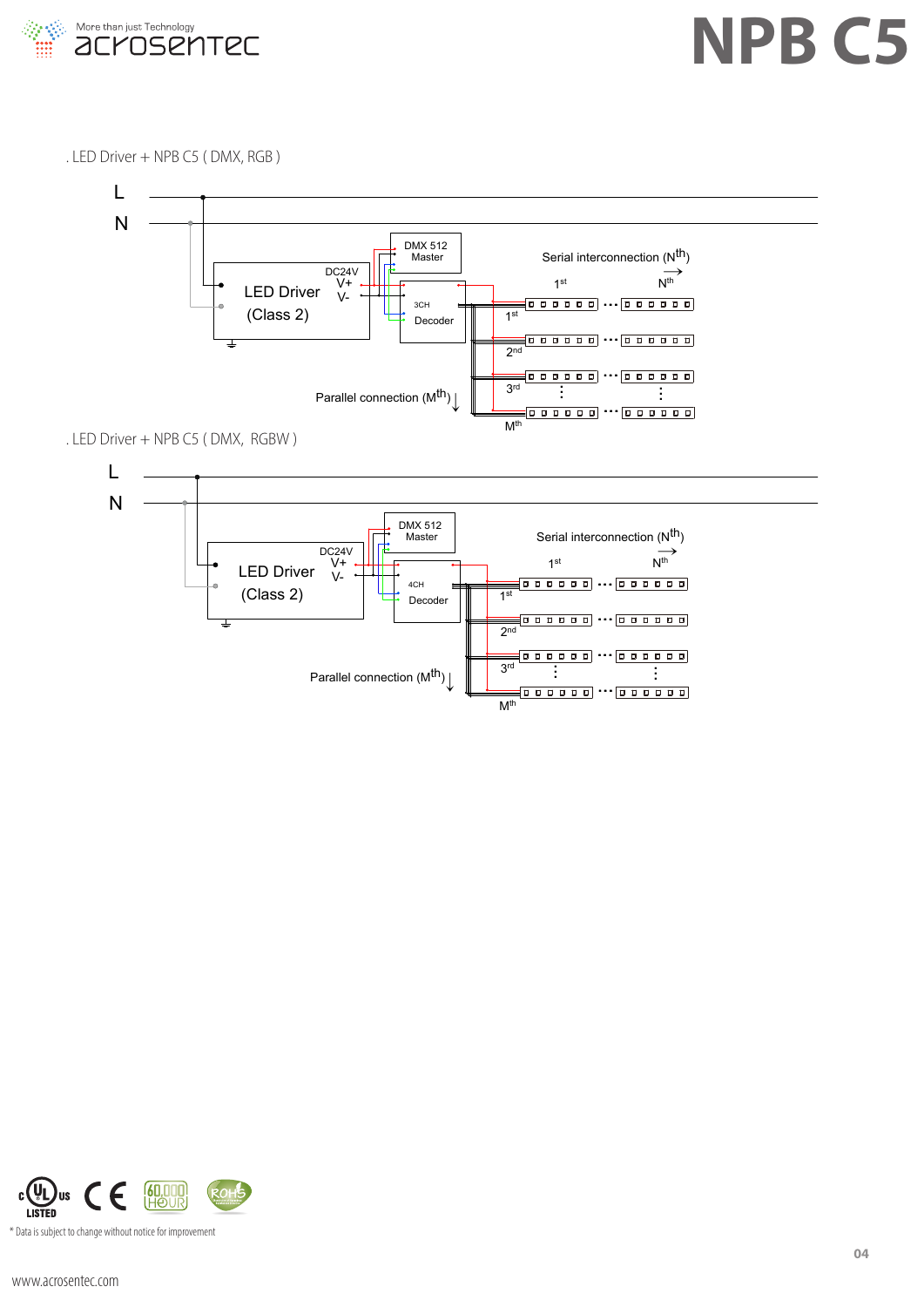

### **Precautions**

### **General precautions**

- Read carefully and follow precautions, manual and specifications of the product before start of installation of this product. ACROSENTEC will not be held responsible for any defect or damage resulted from inconsistency of this precautions, manual and specifications.
- Installation must be proceeded by qualified personnel and according to rules and local ordinances.
- Handle with care while in transport, store and installation or removal. Excessive physical stress such as impact, bending or warping, compression or vibration can affect the products and cause fatal hazards.



[ Note 1 : During installation, holding a long fixture with 2 hands will help prevent them from bending or warping ]

- In case of operating the product in constantly or repeatedly **harsh environment**, the product should be customized in production at factory. Harsh environment means a region or a place including but not limited to the space in high temperature or highly humid atmosphere or narrow recessed mounting sites and so on. Please refer to **ABL program** for such customization or bespoke production.

#### **Product inspection**

- Examine the product before installation. If any abnormal appearance on the product is observed, do not install and contact ACROSENTEC or an authorized distributor in order to prevent potential risks of malfunctioning and other hazards.
- Be mindful of information printed on product, label or packing.

#### **Check environment and space**

- Make sure the product's IP rating is suitable at the operating environment.
- Installation location should be reasonably spacious for heat radiation and air flow / ventilation.
- Completion of installation requires adequate protection against vandalism, insects and animals(and their possible urine).

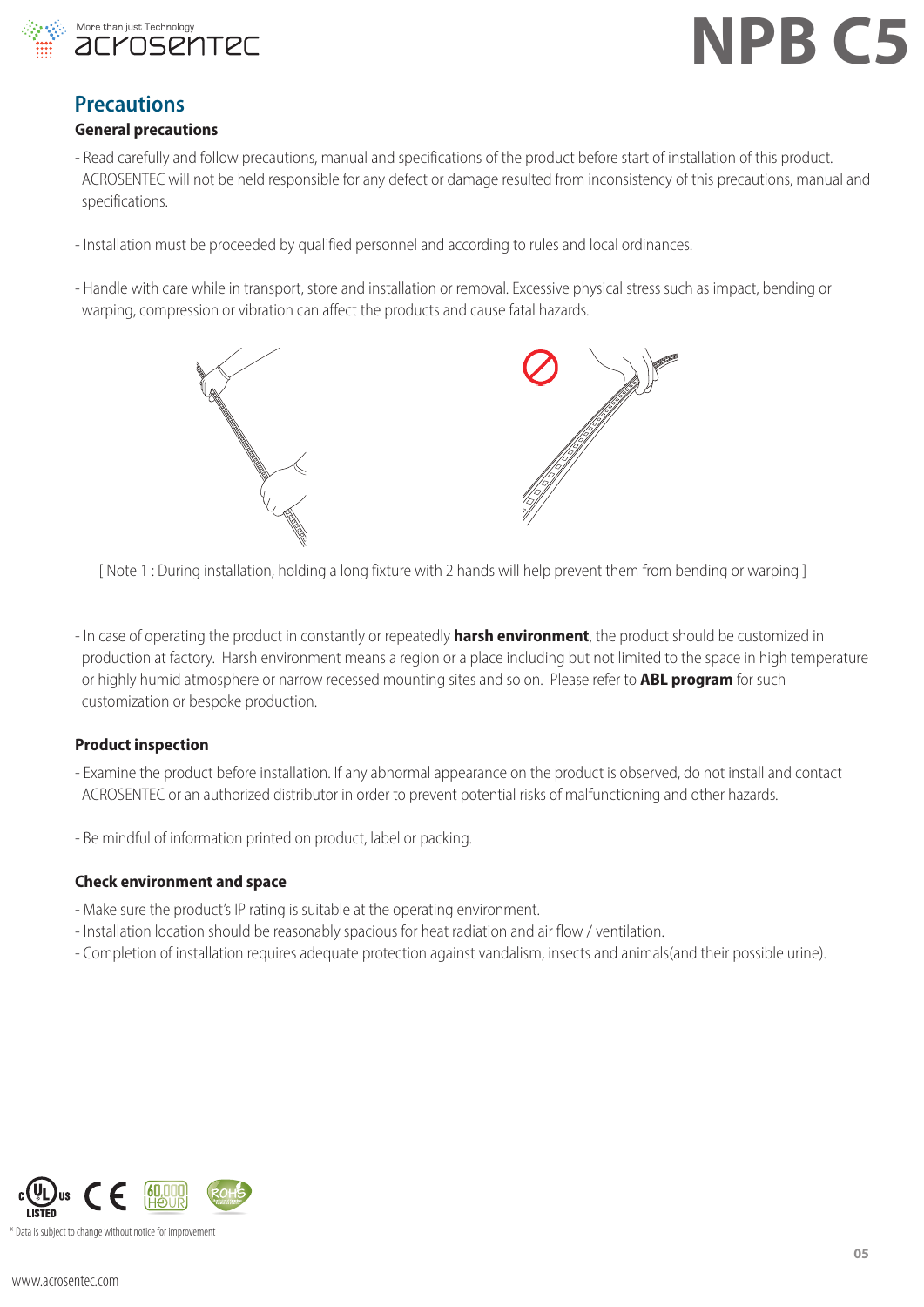

### **Electrical, fire hazards**



- In order to install safely and operate safely, follow 'Safety and cautions in handling LED driver and wiring' as well as 'Wiring manual , max connections '
- In use of a control gear or a dimmer, consult with ACROSENTEC or an authorized distributor to check compatibility and safety.
- Keep LED driver turned off until installation is completed.
- Wear insulated gloves or take necessary measures to avoid electrical injuries during installation.
- Do not disassemble the product. This may also cause lethal injuries and damages to the property.

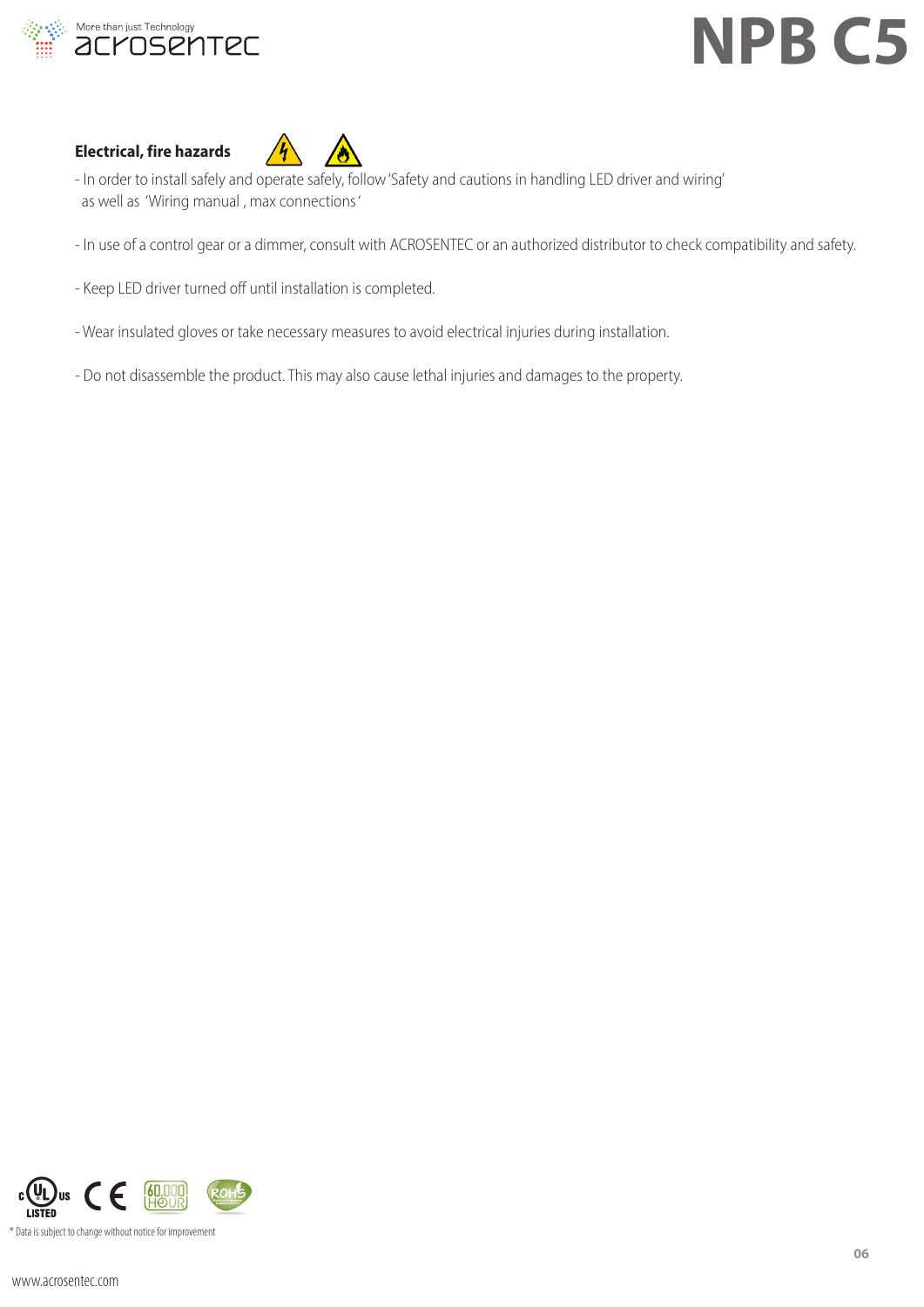

#### **Safety and cautions in operation**

- Surface of fixture may be hot. Please make sure to avoid skin contact with the operating surface and components.
- For cleaning, use dry or moderately dampened cloth. Do not use solvent.
- Avoid exposure to solvent type paint, similar chemical liquid or aerosol.
- Avoid direct contact with paper, wood and other flammable object or liquid.
- Keep clear of object that interferes with heat radiation and air flow / ventilation.
- Prepare reasonable protection against animals and insect
- Do not use the product in an environment exceeding the specification such as temperature , IP rating, spacing and so on.
- If the product is damaged or abnormal status, immediately discontinue to use.

#### **Safety and cautions in handling LED driver and wiring**

- In order to avoid electrical injuries, short circuit or other lethal damage, make sure the LED driver is off before start of wiring the LED load or removal.
- Arrange wire connection from an independent LED driver to LED Modules. (Do not share output of a different LED driver to the common loads.)